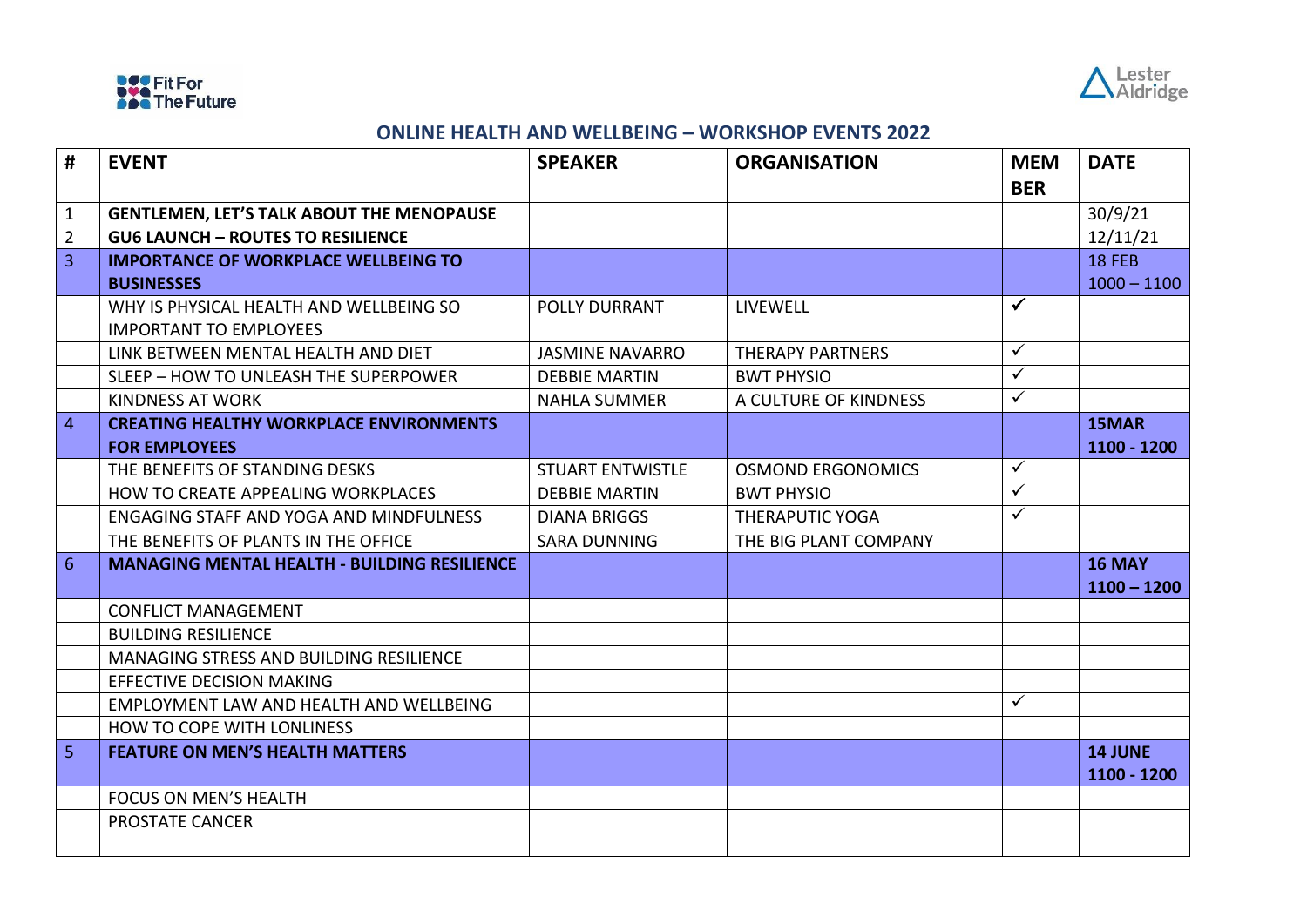| $\overline{7}$ | <b>MENOPAUSE MATTERS</b>                            |  | <b>19 JUL</b> |
|----------------|-----------------------------------------------------|--|---------------|
|                |                                                     |  | 1100 - 1200   |
|                | MENOPAUSE WELLBEING TOOLKIT                         |  |               |
|                | <b>AVOIDING OSTEOPOROSIS</b>                        |  |               |
|                | <b>COPING WITH FATIGUE</b>                          |  |               |
|                | ADDITIONAL COPING MECHANISIMS                       |  |               |
| 8              | HEALTHY EATING WHY IT MATTERS AT WORK TOO           |  | <b>20 SEP</b> |
|                |                                                     |  | 1100 - 1200   |
|                | THE IMPORTANCE OF THE MICROBIOME                    |  |               |
|                | ALCOHOL - HOW TO DRINK MINDFULLY                    |  |               |
|                |                                                     |  |               |
|                |                                                     |  |               |
| 9              | THE BENEFITS OF BEING IN YOUR BEST PHYSICAL         |  | <b>18 OCT</b> |
|                | <b>HEALTH</b>                                       |  | 1100 - 1200   |
|                |                                                     |  |               |
|                | CRYOSHOWER THE BENEFITS OF COLD WATER               |  |               |
|                | <b>THERAPY</b>                                      |  |               |
|                | PHSYSIOTHERAPY                                      |  |               |
|                | THE IMPORTANCE OF PHYSICAL ACTIVITY                 |  |               |
|                | A BEGINNER'S GUIDE TO PILATES                       |  |               |
| 10             | <b>HOW TO MANAGE FINANCIAL STRESS</b>               |  | <b>13 DEC</b> |
|                |                                                     |  | 1100 - 1200   |
|                | <b>DEALING WITH FINANCIAL STRESS</b>                |  |               |
|                |                                                     |  |               |
|                |                                                     |  |               |
|                |                                                     |  | 2023          |
| 11             | <b>MANAGING MENTAL HEALTH - BUILDING RESILIENCE</b> |  | <b>JAN 23</b> |
|                | WORKPLACE WELLBEING/UNDERSTANDING STRESS            |  |               |
|                | RECOGNISING THE SIGNS OF STRESS - PREVENTATIVE      |  |               |
|                | HOW TO AVOID BURNOUT                                |  |               |
|                | DIET AND MENTAL HEALTH                              |  |               |
|                |                                                     |  |               |
|                | MANAGING GRIEF AND LOSS IN THE WORKPLACE            |  |               |